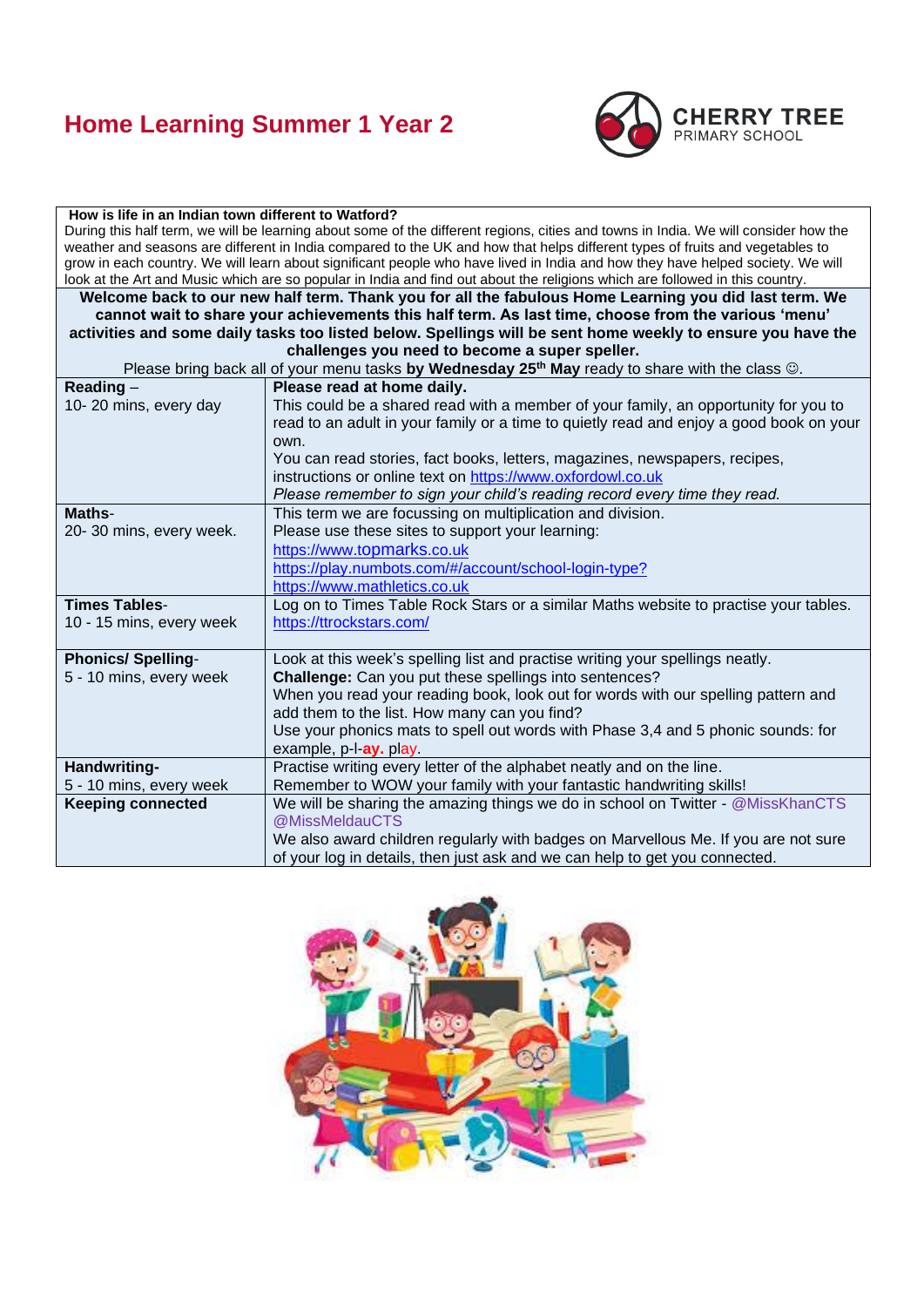# **Home Learning Summer 1 Year 2**



### **Theme Menu: Year 2**

Choose **2 or 3 creative** activities. The starter and dessert are quicker activities. The main will take longer. You have five weeks to finish your meal...I mean homework! Bring back **by Wednesday 25th May** ready to share ☺. **Starter Main Dessert Geography Art Science** Use a map to **find the continent of Asia**. How Go on the Tate Kids website Pick an animal from India [https://www.tate.org.uk/kids/explore/who](https://www.tate.org.uk/kids/explore/who-is/who-chila-kumari-singh-burman)many countries can you name in Asia? Can you and describe it in as much [is/who-chila-kumari-singh-burman](https://www.tate.org.uk/kids/explore/who-is/who-chila-kumari-singh-burman) to find find **India**? Which countries are neighbours with detail as you can without India? What is the weather like in India? Capital out about an Indian artist like **Chila**  naming the animal. Your city and other cities? Languages? Famous **Kumari Singh Burman**, whose family friends or family can have a come from the Punjab, a region in people? Mountains? Northern India. Look at her artwork. Do go at guessing the animal Rivers? Forests? you like it? What do you like about it? based on all your clues. Create a colourful, bright drawing or **Find out 10 interesting facts and turn them**  collage of something around you in your **WILDLIFE OF INDIA into a mini quiz for**  home that makes you happy. Use bright colours that are often found in Indian art. **your friends to answer. RE Geography Hinduism** is the religion of **Music** Use an online map to find Kerala in the south of most people living in India. 80% Find out about music and songs which India. If you can, zoom in even closer to see the of the population are Hindu. come from India. town of Mannarkard. Can you find the **Western**  However, **Buddhism**, **Sikhism** Have a listen to some songs from India **Ghats** - one of the oldest **mountain ranges** of and **Jainism** all started in India on this website in each of these the world? It is also a UNESCO heritage site that too. Did you know that Hindus languages; Tamil, Telugu, Hindi, Bengali, stretches from the north of Mumbai to the believe in one main God called Urdu, Malayalam, Marathi, Assamese, southern tip of India. This is a biodiversity Brahman.? Brahman takes on Brijbasha. hotspot- there are so many animal species only many forms that some Hindus <https://www.mamalisa.com/?t=ec&c=18> found here and nowhere else in the world. Find worship as gods or goddesses. Can you find out more about some of the animals here on one **Find out about one of the**  pictures of of these websites and create a poster about **many Hindu Gods or**  instruments them. **Goddesses** and **create an**  typically used in [whc.unesco.org/en/list/1342](http://whc.unesco.org/en/list/1342) **image** of this God, thinking [mocomi.com/species-in-western-ghats/](https://mocomi.com/species-in-western-ghats/) India?[wwf.panda.org/knowledge\\_hub/where\\_we\\_work/western\\_ghats/](https://wwf.panda.org/knowledge_hub/where_we_work/western_ghats/) about why this God is important.